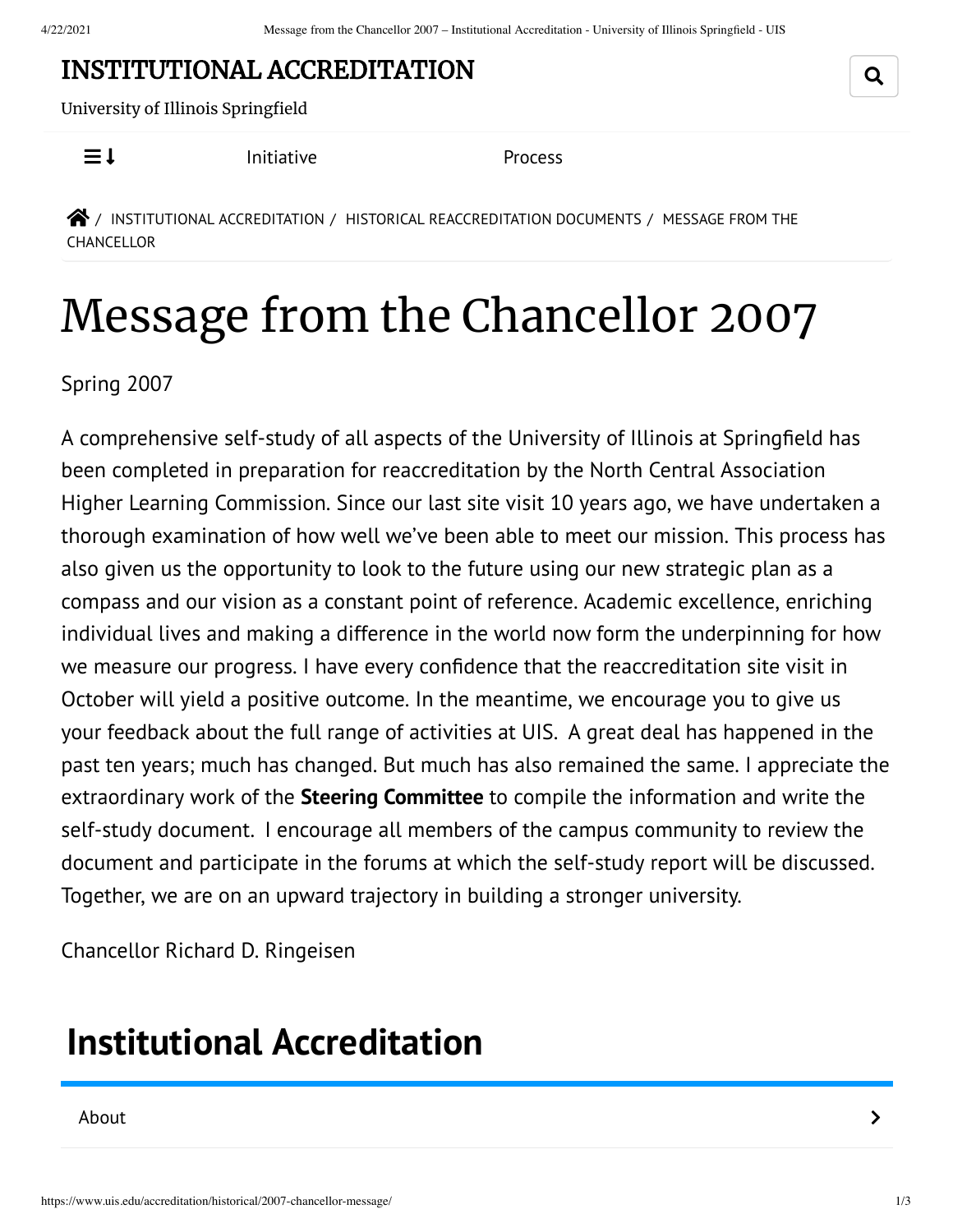[Assurance](https://www.uis.edu/accreditation/assurance/) Argument

## [Departmental/Program](https://www.uis.edu/accreditation/departmental-program-accreditation/) Accreditation

Quality [Initiative](https://www.uis.edu/accreditation/quality/)

[Contact](https://www.uis.edu/accreditation/contact/)

Site [Map](https://www.uis.edu/accreditation/sitemap/)

Get in touch:

 $(217)$  [206-7407](tel:(217)%20206-7407)

University of Illinois Springfield One University Plaza Springfield, Illinois 62703-5407 217-206-6600

[Accreditation](https://www.uis.edu/accreditation/) Consumer [Information](https://www.uis.edu/about/student-consumer-information/) **[Directions](https://www.uis.edu/about/visit/drivingdirections/)** [Emergency](https://www.uis.edu/emergencies/) Info [Employment](https://jobs.uis.edu/) Online Course [Complaints](https://forms.uofi.uis.edu/sec/6417829) Student [Grievances](https://www.uis.edu/academicaffairs/departmentofeducationcomplaintprocess/) [Title](https://www.uis.edu/titleix/) IX

About the [website](https://www.uis.edu/about/explore/website/)  $|$  Privacy [Statement](https://www.vpaa.uillinois.edu/resources/web_privacy) and Terms of Use © 2021 The Board of Trustees of the University of Illinois University of Illinois [Nondiscrimination](https://www.hr.uillinois.edu/cms/One.aspx?portalId=4292&pageId=5671) Statement [University](https://www.uillinois.edu/) of Illinois System | [Urbana-Champaign](https://illinois.edu/) | [Chicago](http://www.uic.edu/)